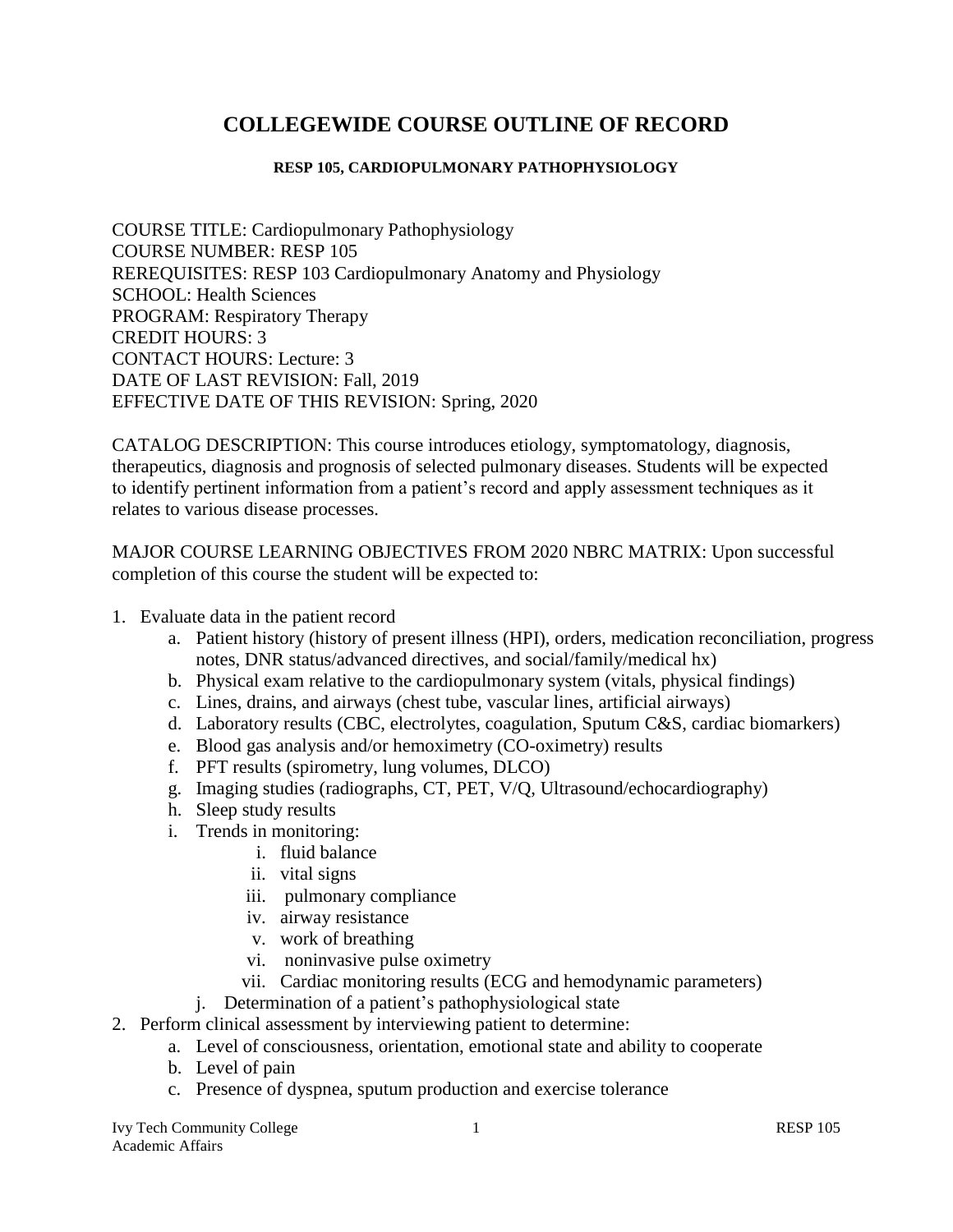- d. Smoking history
- e. Environmental exposures
- f. Activities of daily living
- 3. Perform clinical assessment by performing inspection to assess:
	- a. General appearance
	- b. Characteristics of the airway (patency, Mallampati classification, tracheal shift)
	- e. Cough, sputum amount, and character
- 4. Perform a clinical assessment by palpating to assess:
	- a. Pulse, rhythm, and intensity
	- b. Accessory muscle activity
	- c. Asymmetrical chest movements, tactile fremitus, crepitus, tenderness, tactile rhonchi, and tracheal deviation
- 5. Perform clinical assessment by diagnostic percussion.
- 6. Perform clinical assessment by auscultating
	- a. Breath sounds
	- b. Blood pressure
- 7. Perform clinical assessment by reviewing a chest radiography:
	- a. Quality of imaging, (patient positioning, penetration, lung inflation)
	- b. Presence and position of airways, lines and drains
	- c. Presence of foreign bodies
	- d. Heart size and position
	- e. Presence or change in:
		- i. Cardiopulmonary abnormalities (pneumothorax, pleural effusion, consolidation,
			- pulmonary edema, pulmonary artery size)
		- ii. Diaphragm, mediastinum, or trachea
- 8. Evaluate procedure results:
	- a. Noninvasive monitoring
	- b. Peak flow
	- c. Tidal volume, minute volume, MIP, and vital capacity
	- d. Blood gas analysis/hemoximetry
	- e. Hemodynamic monitoring
	- f. Pulmonary compliance and airways resistance
	- g. Overnight pulse oximetry
	- h. CPAP/NPPV titration during sleep
	- i. Spirometry screening inside or outside of a pulmonary function laboratory
	- j. DLCO screening inside of a pulmonary function laboratory
	- k. Lung volumes screening inside of a pulmonary function laboratory
- 9. Recommend diagnostic procedures:
	- a. Testing for tuberculosis
	- b. Laboratory tests (electrolytes, CBC, coagulation studies, sputum C&S, cardiac biomarkers)
	- c. Imaging studies
	- d. Bronchoscopy (diagnostic and therapeutic)
	- e. Bronchoalveolar lavage (BAL)
	- f. Pulmonary function testing
	- g. Noninvasive monitoring (pulse ox, capnography)
	- h. Blood gas and/or hemoximetry analysis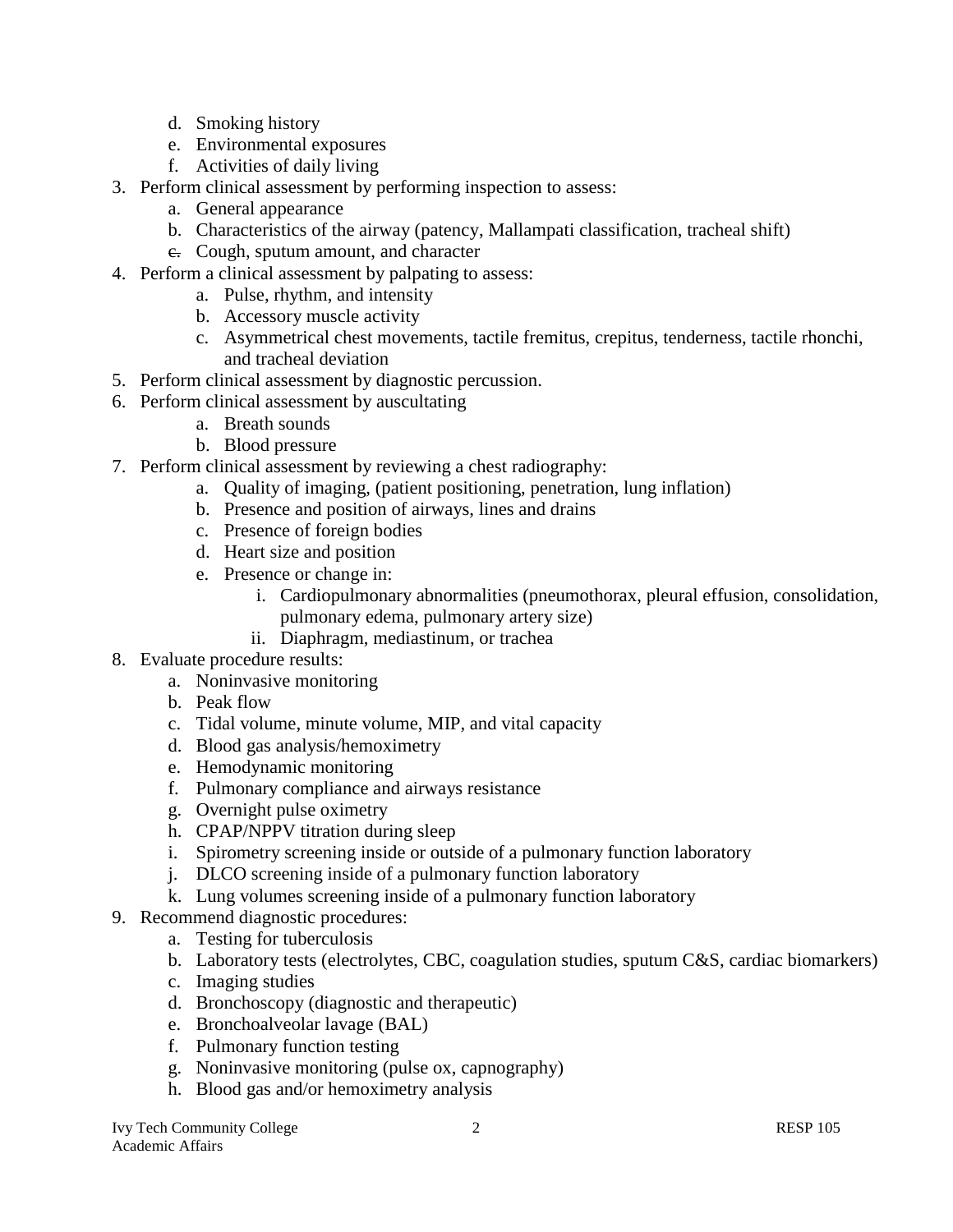- i. Exhaled gas analysis  $(CO_2, CO$  and NO (FeNO)
- j. Sleep studies

10. Discusses the administration of medications and specialty gases for specific disease pathologies:

- a. Antimicrobial
- b. Pulmonary vasodilators
- c. Bronchodilators
- d. Mucolytics/proteolytics
- e. Steroid
- f. Heliox
- g. INC
- 11. Utilize evidence-based medicine principles or clinical practice guidelines to/for:
	- a. Classify disease severity
	- b. Recommend changes in the therapeutic plan when indicated
	- c. Application of guidelines (ARDS Net, NAEPP, GOLD)
- 12. Use Objectives #1-11 to discuss each of the following pathologies:
	- a. Obstructive Disorders (Emphysema, Chronic Bronchitis, Bronchiectasis, Asthma, Cystic
	- b. Fibrosis)
	- c. Trauma (Chest: pneumothorax, flail chest, hemothorax)
	- d. Cardiovascular Disease (CHF/pulmonary edema, DVT/Pulmonary emboli)
	- e. Neurologic/Neurosurgical (Myasthenia Gravis, Guillain Barre' Syndrome, Drug Overdose, Poliomyelitis, Tetanus, Muscular Dystrophy, and ALS)
	- f. Sleep Disorders (Obstructive, Central, and Mixed Sleep Apnea)
	- g. Infectious Diseases (Pneumonia, Tuberculosis, Lung Abscess, Fungal Disease, and HIV/AIDS)
	- h. Pleural and Chest Wall Disorders (Pleural effusion and Empyema)
	- i. Neoplastic Lung Disease (Lung Cancer)
	- j. Diffuse Alveolar Disease (ARDS)
	- k. General Medical/Surgical (Post op Atelectasis, Near Drowning/Hypothermia, and Smoke Inhalation/Burns/CO poisoning)
	- l. Environmental Lung Diseases (Chronic Interstitial Lung Disease)
	- m. Respiratory Failure (Ventilatory versus Oxygenation versus Combined)

COURSE CONTENT: Topical areas of study include –

Disease processes identified in Objective 12 Review and evaluations

# HOW TO ACCESS THE IVY TECH COMMUNITY COLLEGE LIBRARY:

The Ivy Tech Library is available to students' on- and off-campus, offering full text journals and books and other resources essential for course assignments. Go to<http://www.ivytech.edu/library/> and choose the link for your campus.

# ACADEMIC HONESTY STATEMENT: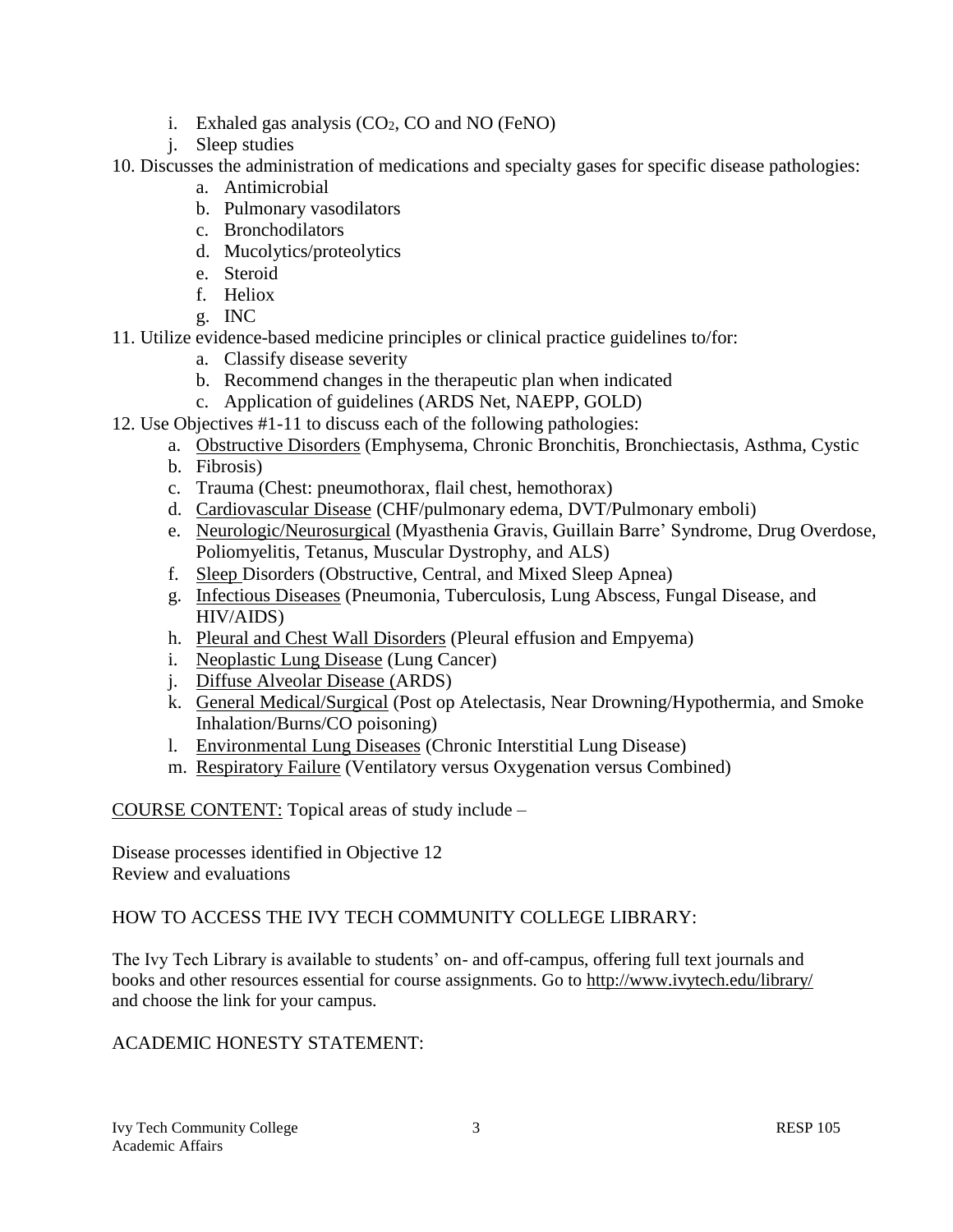The College is committed to academic integrity in all its practices. The faculty value intellectual integrity and a high standard of academic conduct. Activities that violate academic integrity undermine the quality and diminish the value of educational achievement.

Cheating on papers, tests or other academic works is a violation of College rules. No student shall engage in behavior that, in the judgment of the instructor of the class, may be construed as cheating. This may include, but is not limited to, plagiarism or other forms of academic dishonesty such as the acquisition without permission of tests or other academic materials and/or distribution of these materials and other academic work. This includes students who aid and abet as well as those who attempt such behavior.

## ATTENDANCE:

Students are expected to attend and participate regularly in class meetings, online learning activities and other activities assigned as a part of a course of instruction. Faculty are required to report student participation in compliance with institutional policies and federal financial aid guidelines. Faculty and staff shall be sensitive to students' religious beliefs and observances, including an expectation that instructors make reasonable arrangements when a student must miss an exam or other academic exercise due to their religious observance. When notified in advance, and when possible, faculty will make allowances for students to make up missed work.

### COPYRIGHT STATEMENT:

Students shall adhere to the laws governing the use of copyrighted materials. They must insure that their activities comply with fair use and in no way infringe on the copyright or other proprietary rights of others and that the materials used and developed at Ivy Tech Community College contain nothing unlawful, unethical, or libelous and do not constitute any violation of any right of privacy.

### ADA STATEMENT:

Ivy Tech Community College seeks to provide reasonable accommodations for qualified individuals with documented disabilities. If you need an accommodation because of a documented disability, please contact the Office of Disability Support Services.

If you will require assistance during an emergency evacuation, notify your instructor immediately. Look for evacuation procedures posted in your classroom.

### TITLE IX STATEMENT:

Ivy Tech Community College is committed to providing all members of the College community with a learning and work environment free from sexual harassment and assault. Ivy Tech students have options for getting help if they have experienced sexual assault, relationship violence, sexual harassment or stalking. This information can be found at [https://www.ivytech.edu/prevent-sexual-violence/index.html.](https://www.ivytech.edu/prevent-sexual-violence/index.html)